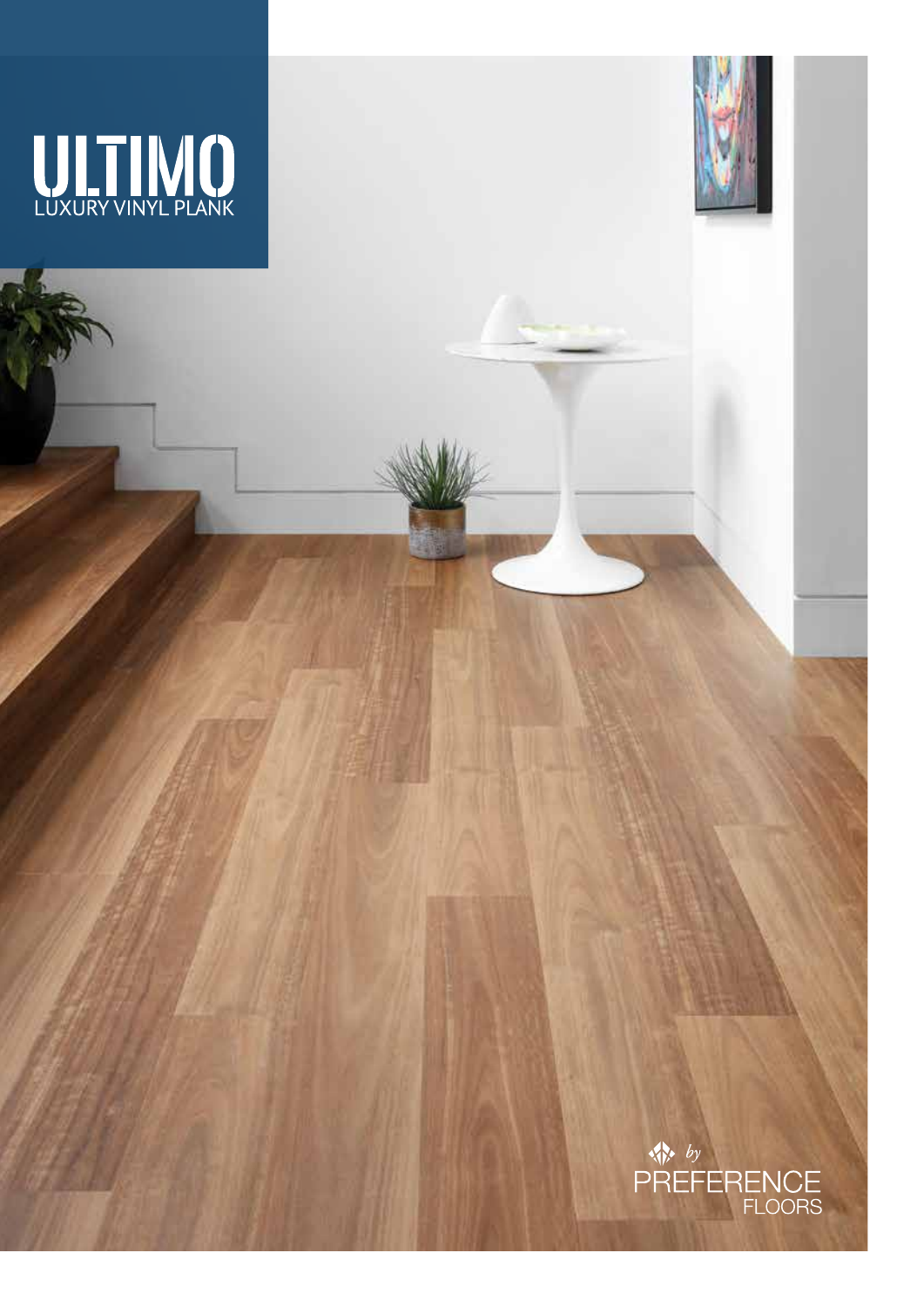# **ULTIMO SERIES 2 LUXURY VINYL PLANK**

Ultimo vinyl planks, smart and fashionable decors ideally suited to our fast paced, modern lifestyles. 100% Waterproof, robust & dimensional stable. Ultimo Vinyl flooring is available with two different thicknesses, 2.5mm for general residential use & 4.5mm for residential, multi-residential & light commercial use.

Popular visual decors include, Spotted Gum & Blackbutt along with 6 contemporary Oak colours. Using the trusted method of hardset adhesive installation, ULTIMO Luxury Vinyl Planks deliver class leading attributes that include great acoustic performance, low maintenance and eye-catching visual appeal. Perfectly suited for residential, multiresidential and light commercial applications.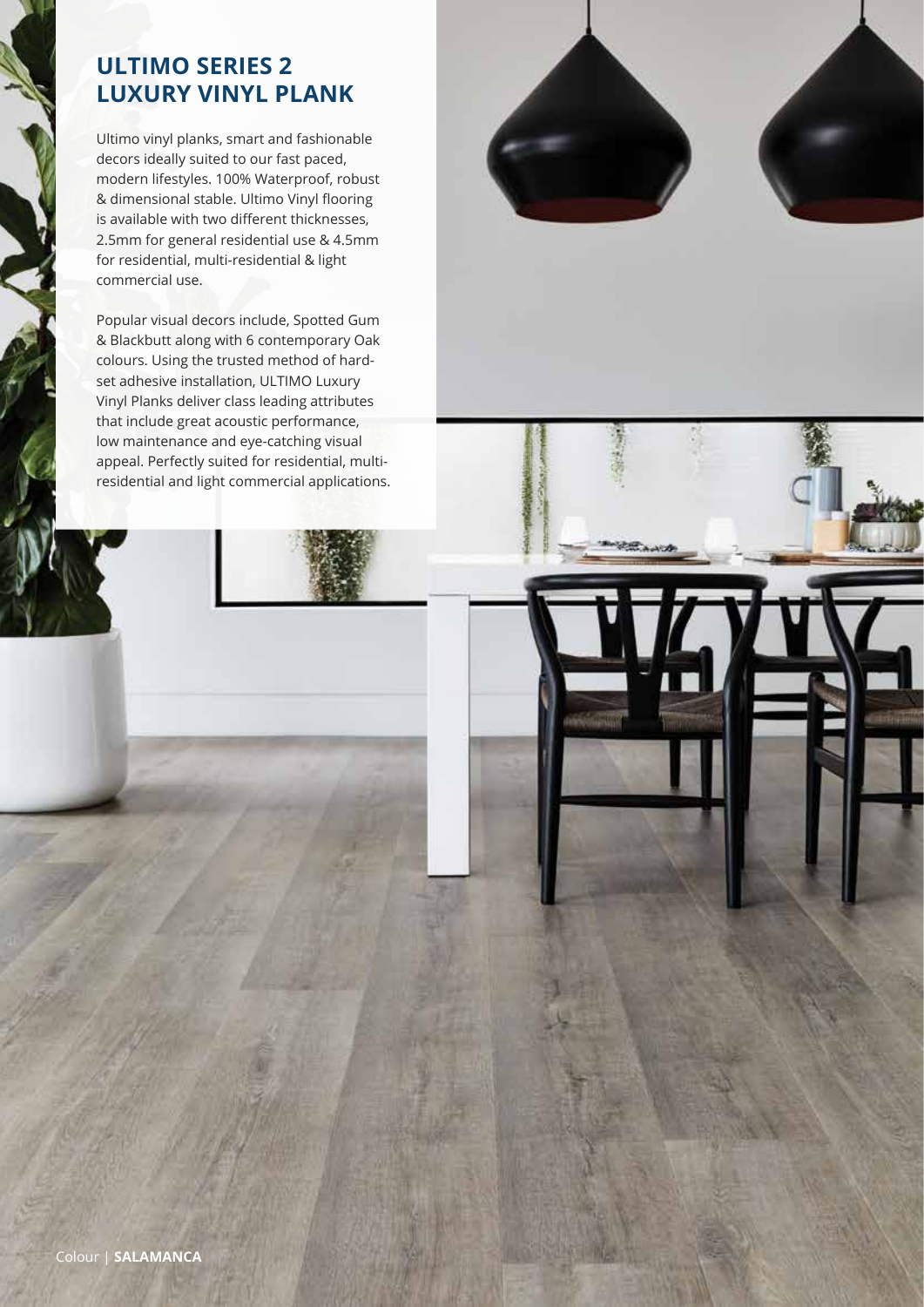# **COLOUR RANGE**

Ultimo Luxury Vinyl Plank is available in 8 colours with a palette featuring two of our most popular Australian timber species, Spotted Gum & Blackbutt and 6 modern Oak colours.

**SIZE: 1524mm length, 184mm width for Blackbutt and Spotted Gum, and 228mm for Oak colours.**

**All colours available in both thicknesses:**





Blackbutt



Granada



Spotted Gum



Salamanca



Andorra



Toledo



Cordoba



Valencia

## **TECHNICAL SPECIFICATIONS**

#### **Key Features:**

All colours available in both thicknesses. 100% waterproof. 2.5mm/0.3mm durable wear layer for Residential use only. 4.5mm/0.5mm extra durable wear layer for Residential & Light Commercial use.

#### **Description:**

Luxury Vinyl Plank, low height thickness with composite core for enhanced stability.

#### **Surface:**

R10 Slip Rating, hard wearing decorative vinyl layer, PU, UV ultra-matte coating.

#### **Profile & Install:**

Square Edge, Hard Set Adhesive Install Only. VOC Emissions: < E1, (Below World Health